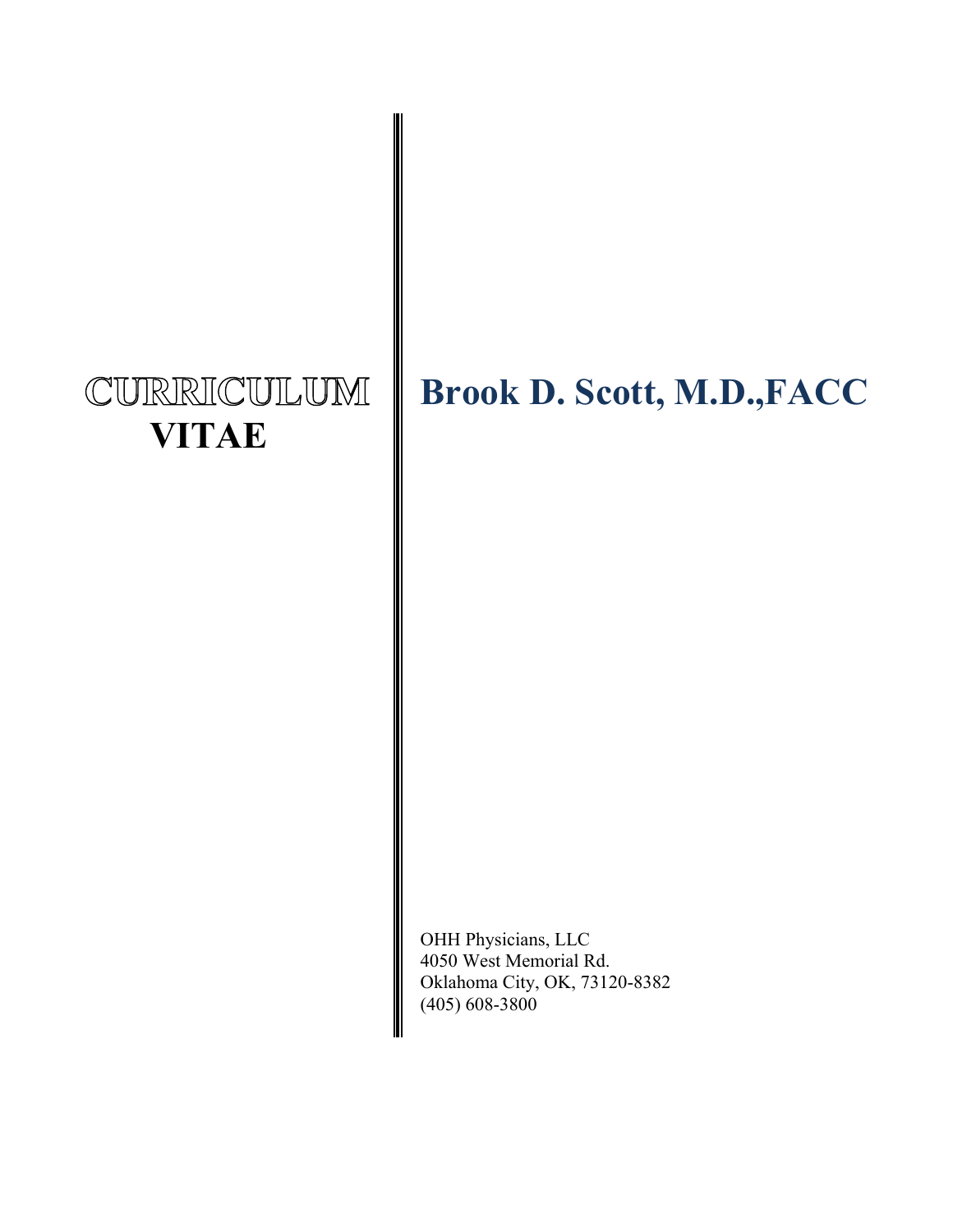## **PERSONAL DATA:**

Date of Birth: April 26, 1959

Place of Birth: Lawton, Oklahoma

## **EDUCATION**

Pre-Medical Southwestern Oklahoma State University Weatherford, OK U.S.A 8/1/1977- 5/31/1981

Medical Training University of Oklahoma College of Medicine Oklahoma City, OK USA 8/1/1981- 05/31/1985

## **POSTGRADUATE EDUCATION**

Internship Internal Medicine 07/01/1985 - 06/30/1986 University of Oklahoma College of Medicine (OUHSC) Oklahoma City, OK U.S.A

**Residency** Internal Medicine 07/01/1986 - 06/30/1988 University of Oklahoma College of Medicine (OUHSC) Oklahoma City, OK U.S.A

Residency Internal Medicine 07/01/1988 - 06/30/1989 University of Oklahoma College of Medicine (OUHSC) Oklahoma City, OK U.S.A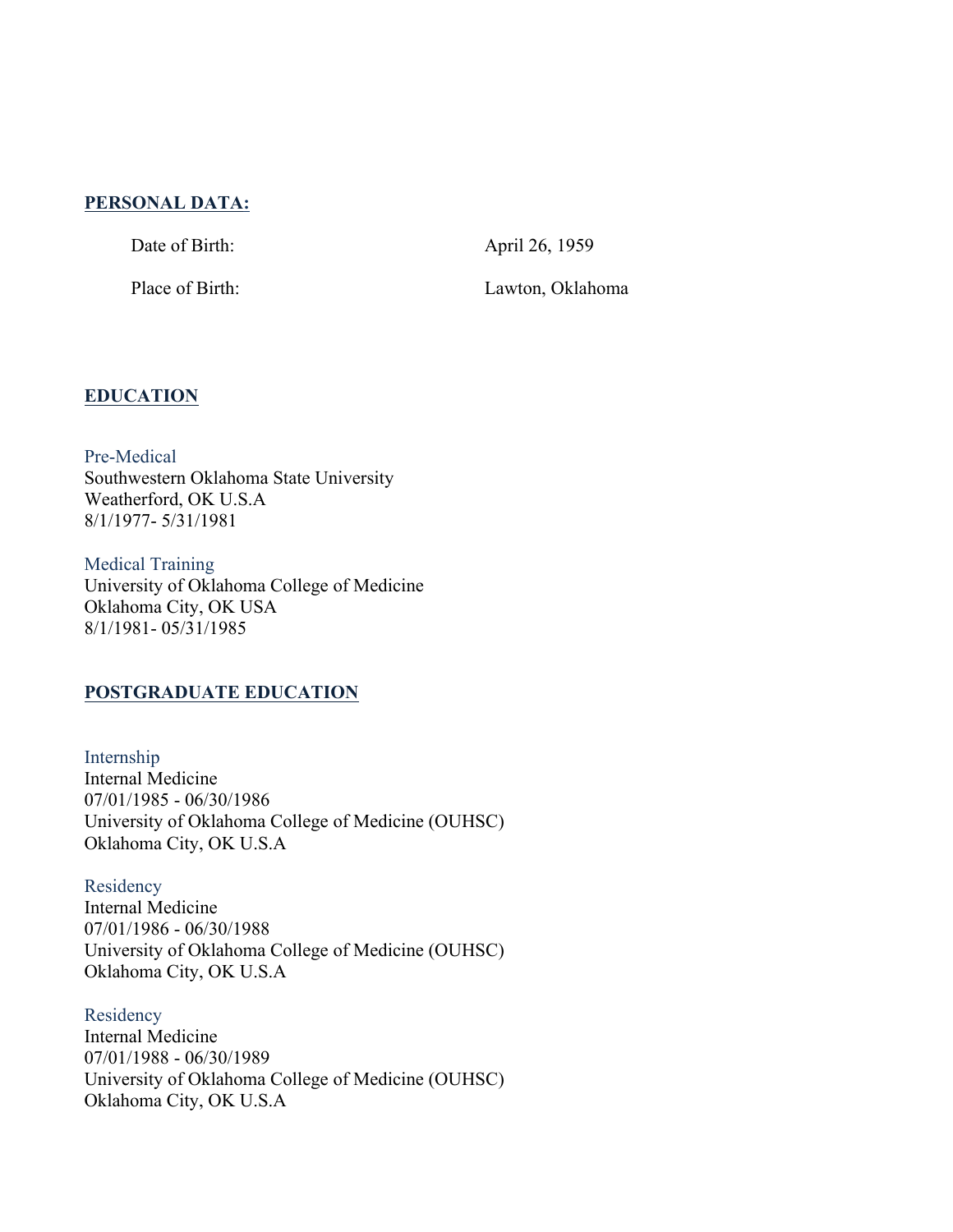Fellowship Cardiovascular Disease 07/01/1989 - 06/30/1992 University of Iowa Hospitals and Clinics Iowa City, IA

#### **PROFESSIONAL EXPERIENCE**

7/1/1992 - 10/1/2006 Physician, Cardiologist The Heart Group of Oklahoma/Oklahoma Cardiovascular Associates Edmond, Oklahoma USA

10/1/2006 - 6/30/2010 Physician, Cardiologist Oklahoma Cardiovascular Associates Oklahoma City, Oklahoma U.S.A

7/1/2010 - Present Physician, Cardiologist Oklahoma Heart Hospital Physicians Oklahoma City, Oklahoma U.S.A

Present Colonel, US Army Reserve Deployments Iraq 2008 Afghanistan 2011 Tripler Army Medical Center 2015

## **BOARD CERTIFICATIONS**

Cardiovascular Disease American Board of Internal Medicine

Internal Medicine American Board of Internal Medicine

Interventional Cardiology American Board of Internal Medicine

## **LICENSURE**